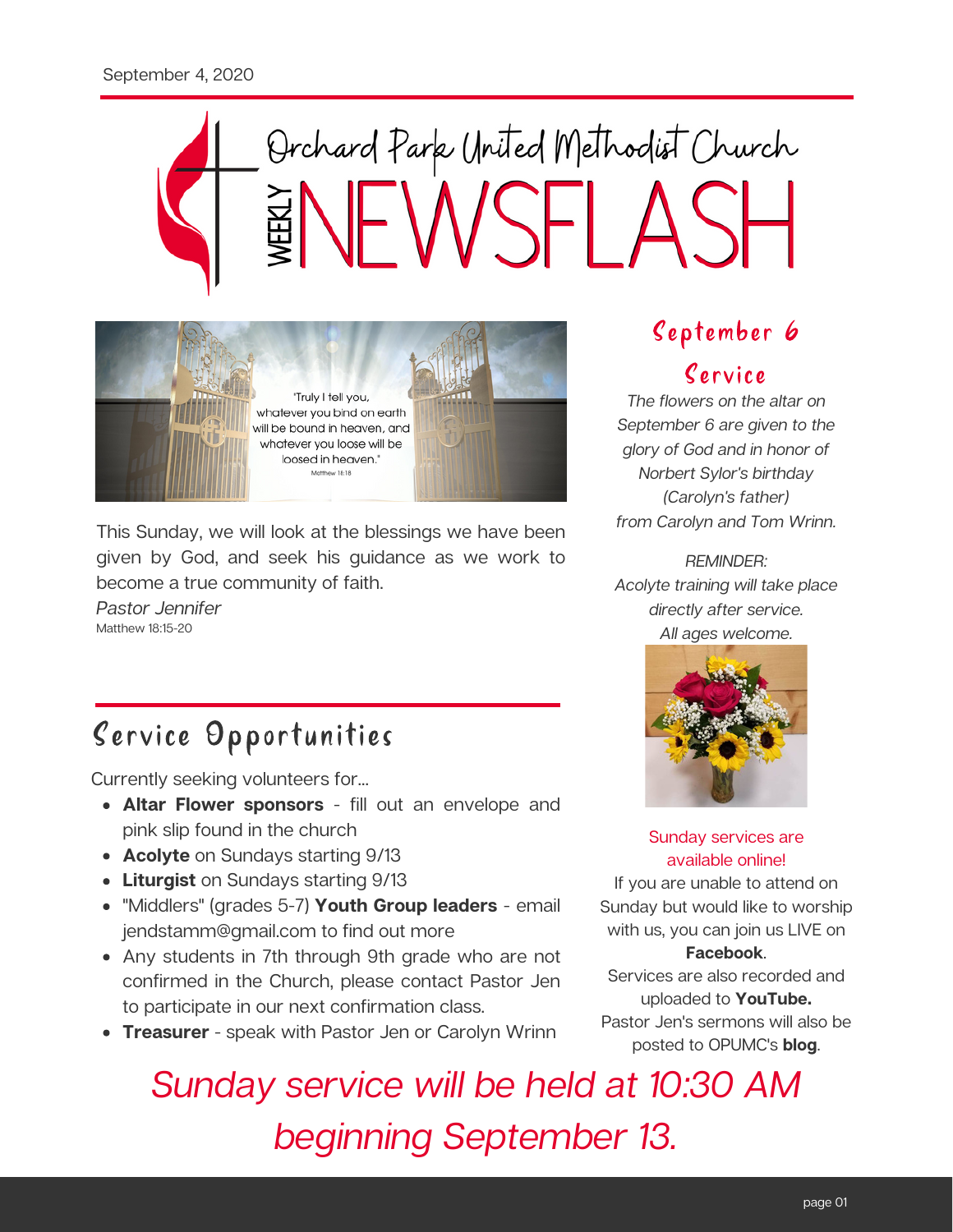## Newly Added Events

9/6 after service: Acolyte Training (all ages welcome) 9/13 during service: Blessing of the Backpacks/Laptops 9/13 after service: Sundae Sunday

# September Birthdays

Carol Brauer (9/12) Jennifer Stamm (9/12)

# Thank you to this month's St. Pauly's Clothing Shed volunteers!

George Slocum (9/6) Dan Liggett (9/13) Rich Spinelli (9/20) Mike Waters (9/27)

# Prayer Requests

- Please pray for healing for Clement Ip, who is home recovering from a fall.
- Be in prayer for the Restorff family with the passing of Joan Restorff.
- Be in prayer for the family of Gabriel, who was born a few weeks ago. He was removed from life support and passed away on Sunday.
- Be in prayer for the family of Norma Jean Ambrose, who has passed away.
- Be in prayer for those affected by Hurricane Laura, and for the emergency responders and volunteers helping on the ground to meet the communities' immediate needs. You may donate to UMCOR Disaster Response by writing "UMCOR" in the notes section of your check to OPUMC.

Have a prayer request you'd like to share? Has God answered your prayer? Email opumc@verizon.net or call Pastor Jen at 603-4470. We will include your prayer request or praise report in next week's NewsFlash.

Therefore confess your sins to each other and pray for each other so that you may be healed.The prayer of a righteous person is powerful and effective. James 5:16

Life brings good days and bad. From natural and man-made disasters to personal struggles, we all face tough times. God is always there to comfort us. "Call upon me in the day of trouble; I will deliver thee, and thou shalt glorify me." (Psalm 50:15) On those days that end in "why," this prayer reminds us of God's constant presence in our lives.

#### Dear Lord,

When all we have left to do is cry out in the midst of the pain, give us hope. When our tears feel like the only way to quench our thirst, remind us of your providing presence.

- When loneliness seems overwhelming,
- Make your presence known.
- This world seems so full of death and destruction, but you are a God of life and restoration.
- Mold us into an unwavering people of grace, passion and love that cannot ever be ignored. AMEN.

This prayer was written by the Rev. D.G.Hollums.



Orchard Park United Methodist Church is a Reconciling Congregation. We affirm the sacred worth of all people and strive to practice Christ's example of unconditional love without exclusion. All are welcome to participate fully in the life and ministries of this congregation. Whatever your race, ethnicity, economic situation, background or belief, age or condition of ableness, whether single or partnered, you are God's beloved and are welcome here. God calls us to acts of love, grace, and advocacy to promote healing and reconciliation. We welcome and affirm our LGBTQIA+ brothers, sisters and siblings, sons, daughters and children, people of all sexual orientations and gender identities. We desire to follow God's vision to be a place without barriers, a sanctuary for all.

#### **Orchard Park United Methodist Church** 3700 N. Buffalo Street Orchard Park, NY 14127 phone: (716) 662-7912 email: opumc@verizon.net

website: www.opumc.com

#### **Pastor Jennifer Stamm, CLM** phone: (716) 603-4470 email: jendstamm@gmail.com